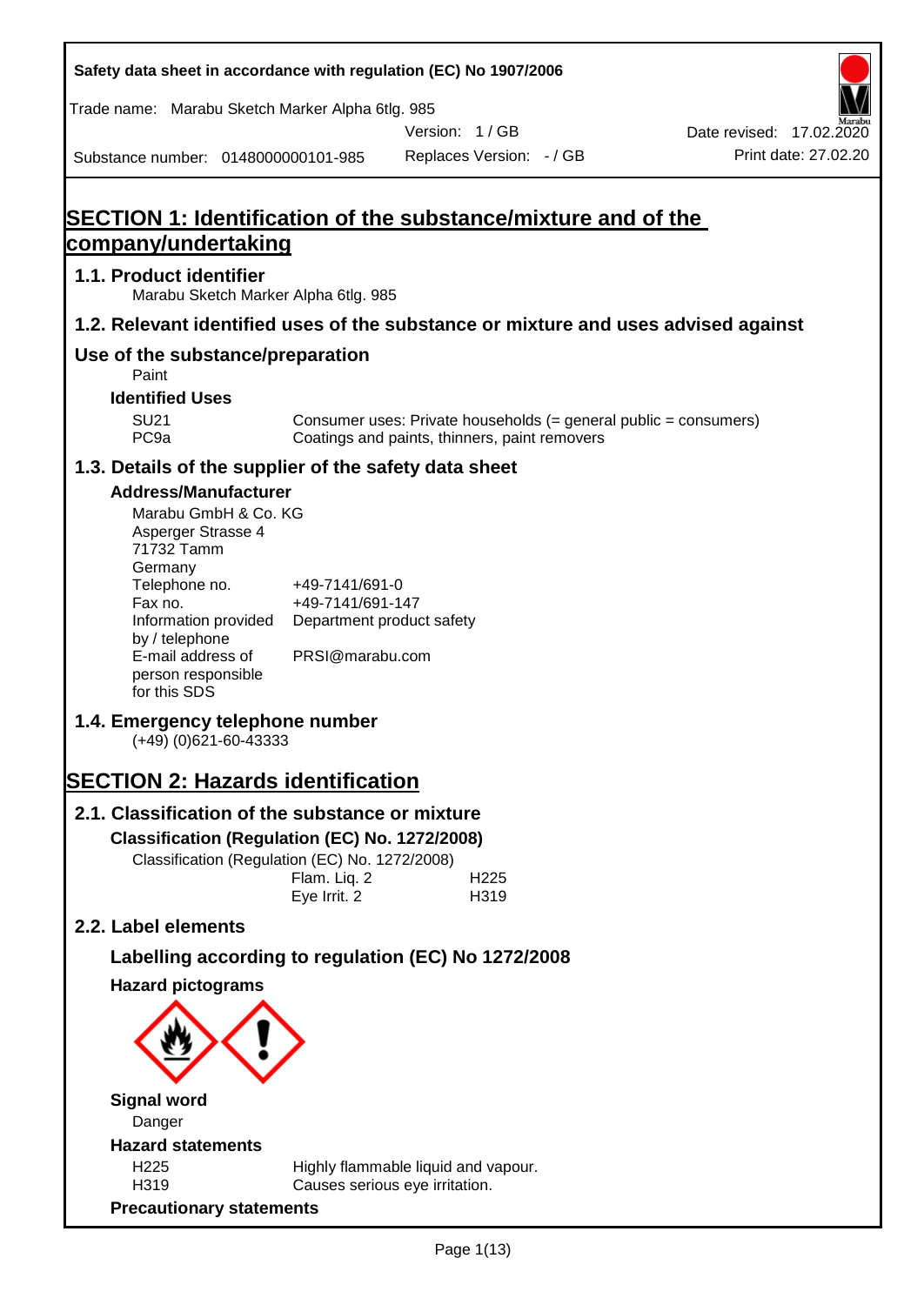| Safety data sheet in accordance with regulation (EC) No 1907/2006<br>Trade name: Marabu Sketch Marker Alpha 6tlg. 985 |                                                                                                                                                                                                                                 |                                           |                  |            |      |                                                                       |
|-----------------------------------------------------------------------------------------------------------------------|---------------------------------------------------------------------------------------------------------------------------------------------------------------------------------------------------------------------------------|-------------------------------------------|------------------|------------|------|-----------------------------------------------------------------------|
| Substance number: 0148000000101-985                                                                                   |                                                                                                                                                                                                                                 | Version: 1/GB<br>Replaces Version: - / GB |                  |            |      | Date revised: 17.02.2020<br>Print date: 27.02.20                      |
| P <sub>101</sub>                                                                                                      |                                                                                                                                                                                                                                 |                                           |                  |            |      | If medical advice is needed, have product container or label at hand. |
| P <sub>102</sub>                                                                                                      | Keep out of reach of children.                                                                                                                                                                                                  |                                           |                  |            |      |                                                                       |
| P210<br>Keep away from heat, hot surfaces, sparks, open flames and other ignition<br>sources. No smoking.             |                                                                                                                                                                                                                                 |                                           |                  |            |      |                                                                       |
| P264.1                                                                                                                | Wash hands thoroughly after handling.                                                                                                                                                                                           |                                           |                  |            |      |                                                                       |
| P305+P351+P338                                                                                                        | Wear protective gloves / protective clothing / eye protection / face protection.<br>P280<br>IF IN EYES: Rinse cautiously with water for several minutes. Remove contact<br>lenses, if present and easy to do. Continue rinsing. |                                           |                  |            |      |                                                                       |
| P501.9                                                                                                                | Dispose of contents / container as problematic waste.                                                                                                                                                                           |                                           |                  |            |      |                                                                       |
| 2.3. Other hazards                                                                                                    |                                                                                                                                                                                                                                 |                                           |                  |            |      |                                                                       |
| No special hazards have to be mentioned.                                                                              |                                                                                                                                                                                                                                 |                                           |                  |            |      |                                                                       |
|                                                                                                                       |                                                                                                                                                                                                                                 |                                           |                  |            |      |                                                                       |
| <b>SECTION 3: Composition/information on ingredients</b>                                                              |                                                                                                                                                                                                                                 |                                           |                  |            |      |                                                                       |
| 3.2. Mixtures                                                                                                         |                                                                                                                                                                                                                                 |                                           |                  |            |      |                                                                       |
| <b>Hazardous ingredients</b>                                                                                          |                                                                                                                                                                                                                                 |                                           |                  |            |      |                                                                       |
| <b>Ethanol</b>                                                                                                        |                                                                                                                                                                                                                                 |                                           |                  |            |      |                                                                       |
| CAS No.                                                                                                               | 64-17-5                                                                                                                                                                                                                         |                                           |                  |            |      |                                                                       |
| EINECS no.                                                                                                            | 200-578-6                                                                                                                                                                                                                       |                                           |                  |            |      |                                                                       |
| Registration no.                                                                                                      | 01-2119457610-43                                                                                                                                                                                                                |                                           |                  |            |      |                                                                       |
| Concentration                                                                                                         | $>=$                                                                                                                                                                                                                            | 50                                        | $\prec$          | 100        | %    |                                                                       |
| Classification (Regulation (EC) No. 1272/2008)                                                                        |                                                                                                                                                                                                                                 |                                           |                  |            |      |                                                                       |
|                                                                                                                       | Flam. Liq. 2                                                                                                                                                                                                                    |                                           | H <sub>225</sub> |            |      |                                                                       |
|                                                                                                                       | Eye Irrit. 2                                                                                                                                                                                                                    |                                           | H319             |            |      |                                                                       |
| Concentration limits (Regulation (EC) No. 1272/2008)                                                                  |                                                                                                                                                                                                                                 |                                           |                  |            |      |                                                                       |
|                                                                                                                       | Eye Irrit. 2                                                                                                                                                                                                                    | H319                                      |                  | $>= 50 \%$ |      |                                                                       |
| 1-Methoxy-2-propanol<br>CAS No.                                                                                       | 107-98-2                                                                                                                                                                                                                        |                                           |                  |            |      |                                                                       |
| EINECS no.                                                                                                            | 203-539-1                                                                                                                                                                                                                       |                                           |                  |            |      |                                                                       |
| Registration no.                                                                                                      | 01-2119457435-35                                                                                                                                                                                                                |                                           |                  |            |      |                                                                       |
| Concentration                                                                                                         | $>=$                                                                                                                                                                                                                            | 10                                        | $\,<\,$          | 20         | $\%$ |                                                                       |
| Classification (Regulation (EC) No. 1272/2008)                                                                        |                                                                                                                                                                                                                                 |                                           |                  |            |      |                                                                       |
|                                                                                                                       | STOT SE3                                                                                                                                                                                                                        |                                           | H336             |            |      |                                                                       |
|                                                                                                                       | Flam. Liq. 3                                                                                                                                                                                                                    |                                           | H226             |            |      |                                                                       |
|                                                                                                                       |                                                                                                                                                                                                                                 |                                           |                  |            |      |                                                                       |
| <b>SECTION 4: First aid measures</b>                                                                                  |                                                                                                                                                                                                                                 |                                           |                  |            |      |                                                                       |
|                                                                                                                       |                                                                                                                                                                                                                                 |                                           |                  |            |      |                                                                       |
| 4.1. Description of first aid measures                                                                                |                                                                                                                                                                                                                                 |                                           |                  |            |      |                                                                       |

#### **General information**

In all cases of doubt, or when symptoms persist, seek medical attention. Never give anything by mouth to an unconscious person. If unconscious place in recovery position and seek medical advice.

#### **After inhalation**

Remove to fresh air, keep patient warm and at rest. If breathing is irregular or stopped, administer artificial respiration.

#### **After skin contact**

Remove contaminated clothing. Wash skin thoroughly with soap and water or use recognised skin cleanser. Do NOT use solvents or thinners.

# **After eye contact**

Remove contact lenses, irrigate copiously with clean, fresh water, holding the eyelids apart for at least 10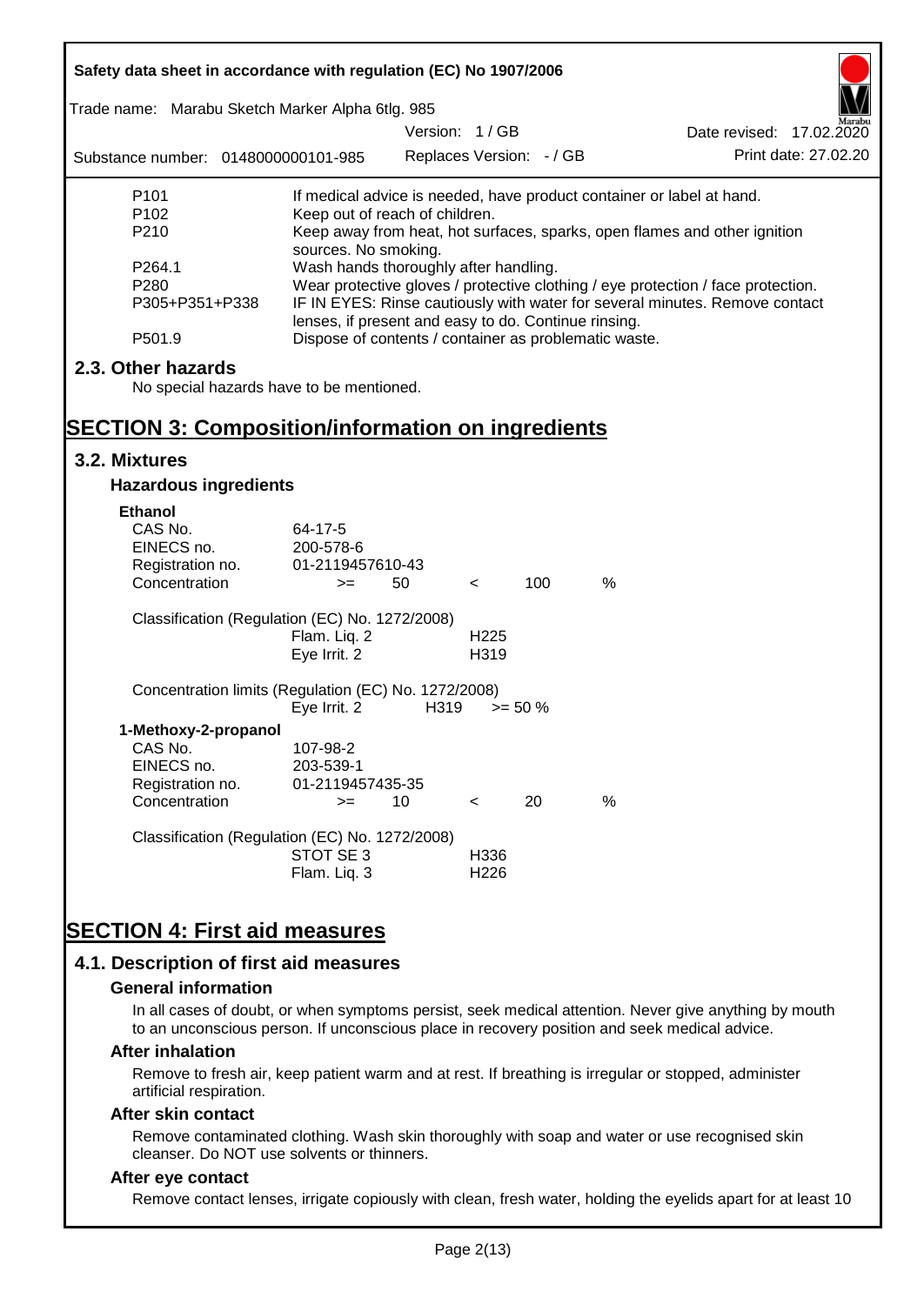|  | Safety data sheet in accordance with regulation (EC) No 1907/2006 |  |
|--|-------------------------------------------------------------------|--|
|--|-------------------------------------------------------------------|--|

Trade name: Marabu Sketch Marker Alpha 6tlg. 985

Version: 1 / GB

Substance number: 0148000000101-985

Replaces Version: - / GB Print date: 27.02.20 Date revised: 17.02.2020

minutes and seek immediate medical advice.

#### **After ingestion**

If accidentally swallowed rinse the mouth with plenty of water (only if the person is conscious) and obtain immediate medical attention. Keep at rest. Do NOT induce vomiting.

**4.2. Most important symptoms and effects, both acute and delayed** Until now no symptoms known so far.

# **4.3. Indication of any immediate medical attention and special treatment needed**

# **Hints for the physician / treatment**

Treat symptomatically

# **SECTION 5: Firefighting measures**

# **5.1. Extinguishing media**

# **Suitable extinguishing media**

Recommended: alcohol resistant foam, CO2, powders, water spray/mist, Not be used for safety reasons: water jet

# **5.2. Special hazards arising from the substance or mixture**

In the event of fire the following can be released: Carbon monoxide (CO); Carbon dioxide (CO2); dense black smoke

# **5.3. Advice for firefighters**

# **Special protective equipment for fire-fighting**

Cool closed containers exposed to fire with water. Do not allow run-off from fire fighting to enter drains or water courses.

# **SECTION 6: Accidental release measures**

# **6.1. Personal precautions, protective equipment and emergency procedures**

Exclude sources of ignition and ventilate the area. Avoid breathing vapours. Refer to protective measures listed in Sections 7 and 8.

# **6.2. Environmental precautions**

Do not allow to enter drains or waterways. If the product contaminates lakes, rivers or sewage, inform appropriate authorities in accordance with local regulations.

# **6.3. Methods and material for containment and cleaning up**

Contain and collect spillage with non-combustible absorbent materials, e.g. sand, earth, vermiculite, diatomaceous earth and place in container for disposal according to local regulations (see section 13). Clean preferably with a detergent - avoid use of solvents.

# **6.4. Reference to other sections**

Information regarding Safe handling, see Section 7. Information regarding personal protective measures, see Section 8. Information regarding waste disposal, see Section 13.

# **SECTION 7: Handling and storage**

# **7.1. Precautions for safe handling**

# **Advice on safe handling**

Prevent the creation of flammable or explosive concentrations of vapour in air and avoid vapour concentration higher than the occupational exposure limits. In addition, the product should only be used in areas from which all naked lights and other sources of ignition have been excluded. Electrical equipment should be protected to the appropriate standard. Mixture may charge electrostatically: always use earthing leads when transferring from one container to another. Operators should wear anti-static footwear and clothing and floors should be of the conducting type. Isolate from sources of heat, sparks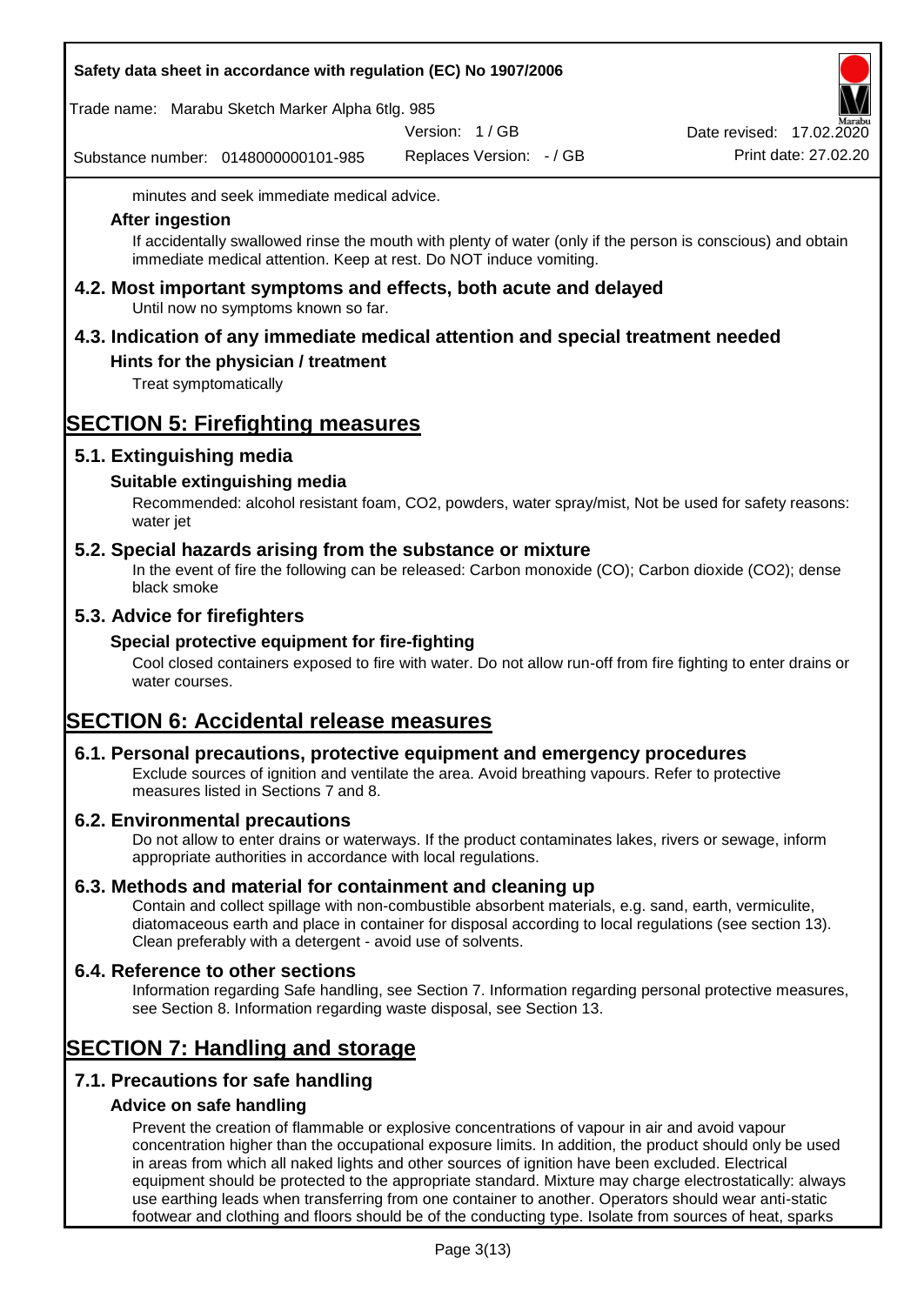| Safety data sheet in accordance with regulation (EC) No 1907/2006                                                                                                                                                                                                                                                                                                                                                                                                                                                                                                                                                                                                                                         |            |                     |                                   |      |                          |                      |
|-----------------------------------------------------------------------------------------------------------------------------------------------------------------------------------------------------------------------------------------------------------------------------------------------------------------------------------------------------------------------------------------------------------------------------------------------------------------------------------------------------------------------------------------------------------------------------------------------------------------------------------------------------------------------------------------------------------|------------|---------------------|-----------------------------------|------|--------------------------|----------------------|
| Trade name: Marabu Sketch Marker Alpha 6tlg. 985                                                                                                                                                                                                                                                                                                                                                                                                                                                                                                                                                                                                                                                          |            |                     |                                   |      |                          |                      |
|                                                                                                                                                                                                                                                                                                                                                                                                                                                                                                                                                                                                                                                                                                           |            | Version: 1/GB       |                                   |      | Date revised: 17.02.2020 |                      |
| Substance number: 0148000000101-985                                                                                                                                                                                                                                                                                                                                                                                                                                                                                                                                                                                                                                                                       |            |                     | Replaces Version: - / GB          |      |                          | Print date: 27.02.20 |
| and open flame. No sparking tools should be used. Avoid skin and eye contact. Avoid the inhalation of<br>particulates and spray mist arising from the application of this mixture. Smoking, eating and drinking shall<br>be prohibited in application area. For personal protection see Section 8. Never use pressure to empty:<br>container is not a pressure vessel. Always keep in containers of same material as the original one.<br>Comply with the health and safety at work laws. Do not allow to enter drains or water courses.<br>Advice on protection against fire and explosion<br>Vapours are heavier than air and may spread along floors. Vapours may form explosive mixtures with<br>air. |            |                     |                                   |      |                          |                      |
| Classification of fires / temperature class / Ignition group / Dust explosion class                                                                                                                                                                                                                                                                                                                                                                                                                                                                                                                                                                                                                       |            |                     |                                   |      |                          |                      |
| <b>Classification of fires</b><br>Temperature class<br>T3                                                                                                                                                                                                                                                                                                                                                                                                                                                                                                                                                                                                                                                 |            |                     | B (Combustible liquid substances) |      |                          |                      |
| 7.2. Conditions for safe storage, including any incompatibilities                                                                                                                                                                                                                                                                                                                                                                                                                                                                                                                                                                                                                                         |            |                     |                                   |      |                          |                      |
| Requirements for storage rooms and vessels                                                                                                                                                                                                                                                                                                                                                                                                                                                                                                                                                                                                                                                                |            |                     |                                   |      |                          |                      |
| Electrical installations/working materials must comply with the local applied technological safety<br>standards. Storage rooms in which filling operations take place must have a conducting floor. Store in<br>accordance with national regulation                                                                                                                                                                                                                                                                                                                                                                                                                                                       |            |                     |                                   |      |                          |                      |
| Hints on storage assembly                                                                                                                                                                                                                                                                                                                                                                                                                                                                                                                                                                                                                                                                                 |            |                     |                                   |      |                          |                      |
| Store away from oxidising agents, from strongly alkaline and strongly acid materials.                                                                                                                                                                                                                                                                                                                                                                                                                                                                                                                                                                                                                     |            |                     |                                   |      |                          |                      |
| Further information on storage conditions                                                                                                                                                                                                                                                                                                                                                                                                                                                                                                                                                                                                                                                                 |            |                     |                                   |      |                          |                      |
| Observe label precautions. Store between 15 and 30 °C in a dry, well ventilated place away from<br>sources of heat and direct sunlight. Keep container tightly closed. Keep away from sources of ignition.<br>No smoking. Prevent unauthorised access. Containers which are opened must be carefully resealed and<br>kept upright to prevent leakage.                                                                                                                                                                                                                                                                                                                                                     |            |                     |                                   |      |                          |                      |
| 7.3. Specific end use(s)<br>Paint                                                                                                                                                                                                                                                                                                                                                                                                                                                                                                                                                                                                                                                                         |            |                     |                                   |      |                          |                      |
| <b>SECTION 8: Exposure controls/personal protection</b>                                                                                                                                                                                                                                                                                                                                                                                                                                                                                                                                                                                                                                                   |            |                     |                                   |      |                          |                      |
| 8.1. Control parameters                                                                                                                                                                                                                                                                                                                                                                                                                                                                                                                                                                                                                                                                                   |            |                     |                                   |      |                          |                      |
| <b>Exposure limit values</b>                                                                                                                                                                                                                                                                                                                                                                                                                                                                                                                                                                                                                                                                              |            |                     |                                   |      |                          |                      |
| <b>Ethanol</b>                                                                                                                                                                                                                                                                                                                                                                                                                                                                                                                                                                                                                                                                                            |            |                     |                                   |      |                          |                      |
| List                                                                                                                                                                                                                                                                                                                                                                                                                                                                                                                                                                                                                                                                                                      | EH40       |                     |                                   |      |                          |                      |
| <b>Type</b>                                                                                                                                                                                                                                                                                                                                                                                                                                                                                                                                                                                                                                                                                               | <b>WEL</b> |                     |                                   |      |                          |                      |
| Value<br><b>Status: 2011</b>                                                                                                                                                                                                                                                                                                                                                                                                                                                                                                                                                                                                                                                                              | 1920       | mg/m <sup>3</sup>   |                                   | 1000 | ppm(V)                   |                      |
| 1-Methoxy-2-propanol                                                                                                                                                                                                                                                                                                                                                                                                                                                                                                                                                                                                                                                                                      |            |                     |                                   |      |                          |                      |
| List                                                                                                                                                                                                                                                                                                                                                                                                                                                                                                                                                                                                                                                                                                      | EH40       |                     |                                   |      |                          |                      |
| <b>Type</b>                                                                                                                                                                                                                                                                                                                                                                                                                                                                                                                                                                                                                                                                                               | <b>WEL</b> |                     |                                   |      |                          |                      |
| Value                                                                                                                                                                                                                                                                                                                                                                                                                                                                                                                                                                                                                                                                                                     | 375        | mg/m <sup>3</sup>   |                                   | 100  | ppm(V)                   |                      |
| Short term exposure limit                                                                                                                                                                                                                                                                                                                                                                                                                                                                                                                                                                                                                                                                                 | 560        | mg/m <sup>3</sup>   |                                   | 150  | ppm(V)                   |                      |
| Skin resorption / sensibilisation: Sk;                                                                                                                                                                                                                                                                                                                                                                                                                                                                                                                                                                                                                                                                    |            | <b>Status: 2011</b> |                                   |      |                          |                      |
| <b>Derived No/Minimal Effect Levels (DNEL/DMEL)</b>                                                                                                                                                                                                                                                                                                                                                                                                                                                                                                                                                                                                                                                       |            |                     |                                   |      |                          |                      |
| <b>Ethanol</b>                                                                                                                                                                                                                                                                                                                                                                                                                                                                                                                                                                                                                                                                                            |            |                     |                                   |      |                          |                      |
| Type of value<br>Reference group                                                                                                                                                                                                                                                                                                                                                                                                                                                                                                                                                                                                                                                                          | Worker     |                     | Derived No Effect Level (DNEL)    |      |                          |                      |
| Duration of exposure                                                                                                                                                                                                                                                                                                                                                                                                                                                                                                                                                                                                                                                                                      |            | Long term           |                                   |      |                          |                      |
| Route of exposure                                                                                                                                                                                                                                                                                                                                                                                                                                                                                                                                                                                                                                                                                         | inhalative |                     |                                   |      |                          |                      |
| Mode of action                                                                                                                                                                                                                                                                                                                                                                                                                                                                                                                                                                                                                                                                                            |            | Systemic effects    |                                   |      |                          |                      |
| Concentration                                                                                                                                                                                                                                                                                                                                                                                                                                                                                                                                                                                                                                                                                             |            | 950                 |                                   |      | mg/m <sup>3</sup>        |                      |
| Type of value<br>Reference group                                                                                                                                                                                                                                                                                                                                                                                                                                                                                                                                                                                                                                                                          | Worker     |                     | Derived No Effect Level (DNEL)    |      |                          |                      |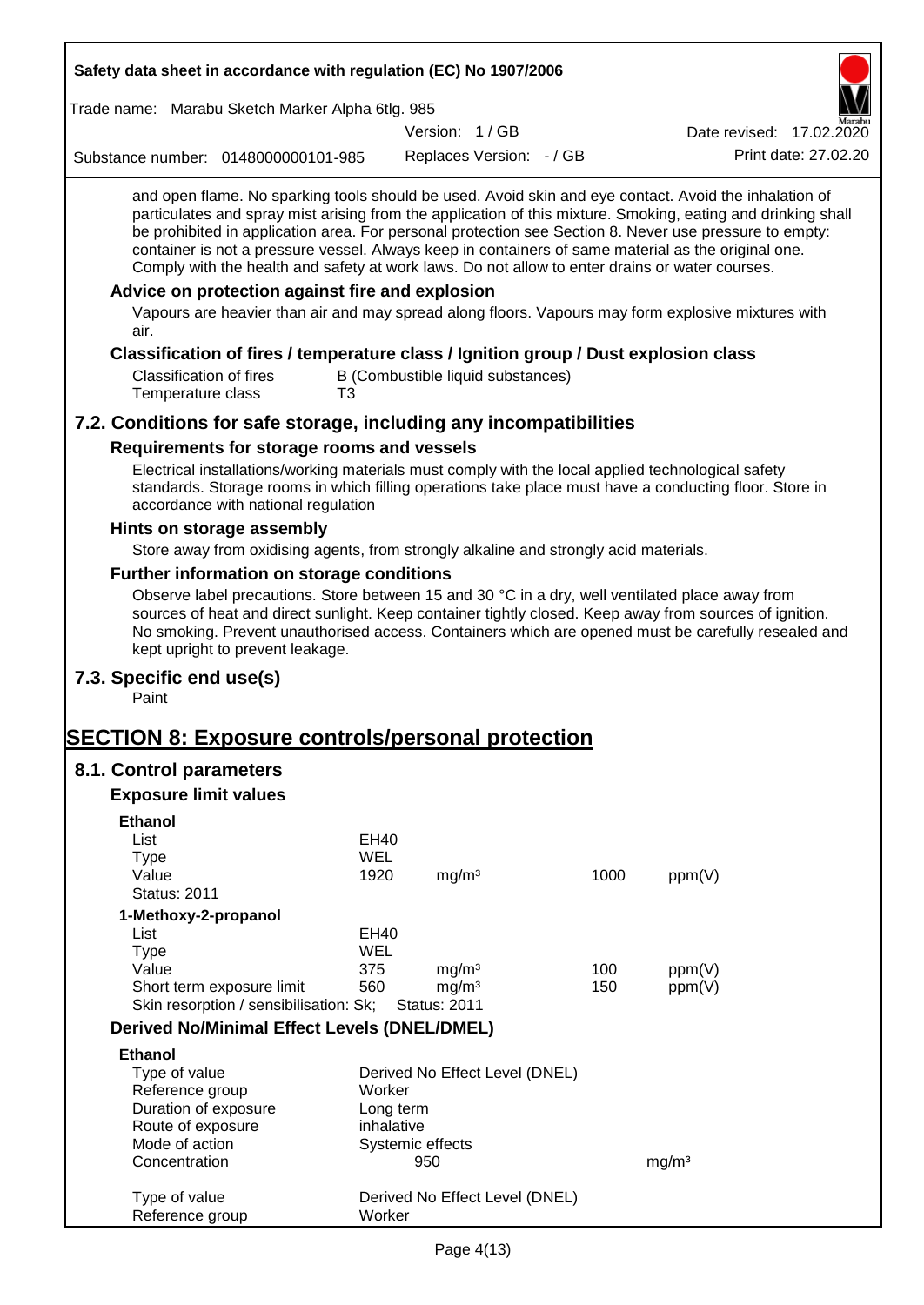| Safety data sheet in accordance with regulation (EC) No 1907/2006 |                                |                          |
|-------------------------------------------------------------------|--------------------------------|--------------------------|
| Trade name: Marabu Sketch Marker Alpha 6tlg. 985                  |                                |                          |
|                                                                   | Version: 1/GB                  | Date revised: 17.02.2020 |
| Substance number: 0148000000101-985                               | Replaces Version: - / GB       | Print date: 27.02.20     |
| Duration of exposure                                              | Short term                     |                          |
| Route of exposure                                                 | inhalative                     |                          |
| Mode of action                                                    | Local effects                  |                          |
| Concentration                                                     | 1900                           | mg/m <sup>3</sup>        |
| Type of value                                                     | Derived No Effect Level (DNEL) |                          |
| Reference group                                                   | Worker                         |                          |
| Duration of exposure                                              | Long term                      |                          |
| Route of exposure                                                 | dermal                         |                          |
| Mode of action                                                    | Systemic effects               |                          |
| Concentration                                                     | 343                            | mg/kg/d                  |
| Type of value                                                     | Derived No Effect Level (DNEL) |                          |
| Reference group                                                   | Consumer                       |                          |
| Duration of exposure                                              | Long term                      |                          |
| Route of exposure                                                 | inhalative                     |                          |
| Mode of action                                                    | Systemic effects               |                          |
| Concentration                                                     | 114                            | mg/m <sup>3</sup>        |
| Type of value                                                     | Derived No Effect Level (DNEL) |                          |
| Reference group                                                   | Consumer                       |                          |
| Duration of exposure                                              | Short term                     |                          |
| Route of exposure                                                 | inhalative                     |                          |
| Mode of action                                                    | Local effects                  |                          |
| Concentration                                                     | 950                            | mg/m <sup>3</sup>        |
| Type of value                                                     | Derived No Effect Level (DNEL) |                          |
| Reference group                                                   | Consumer                       |                          |
| Duration of exposure                                              | Long term                      |                          |
| Route of exposure                                                 | dermal                         |                          |
| Mode of action                                                    | Systemic effects               |                          |
| Concentration                                                     | 206                            | mg/kg/d                  |
| Type of value                                                     | Derived No Effect Level (DNEL) |                          |
| Reference group                                                   | Consumer                       |                          |
| Duration of exposure                                              | Long term                      |                          |
| Route of exposure                                                 | oral                           |                          |
| Mode of action                                                    | Systemic effects               |                          |
| Concentration                                                     | 87                             | mg/kg/d                  |
|                                                                   |                                |                          |
| 1-Methoxy-2-propanol                                              |                                |                          |
| Type of value                                                     | Derived No Effect Level (DNEL) |                          |
| Reference group                                                   | Worker                         |                          |
| Duration of exposure                                              | Acute                          |                          |
| Route of exposure                                                 | inhalative                     |                          |
| Mode of action                                                    | Local effects                  |                          |
| Concentration                                                     | 553,5                          | mg/m <sup>3</sup>        |
| Type of value                                                     | Derived No Effect Level (DNEL) |                          |
| Reference group                                                   | Worker                         |                          |
| Duration of exposure                                              | Long term                      |                          |
| Route of exposure                                                 | dermal                         |                          |
| Mode of action                                                    | Systemic effects               |                          |
| Concentration                                                     | 50,6                           | mg/person/               |
|                                                                   |                                | d                        |
| Type of value                                                     | Derived No Effect Level (DNEL) |                          |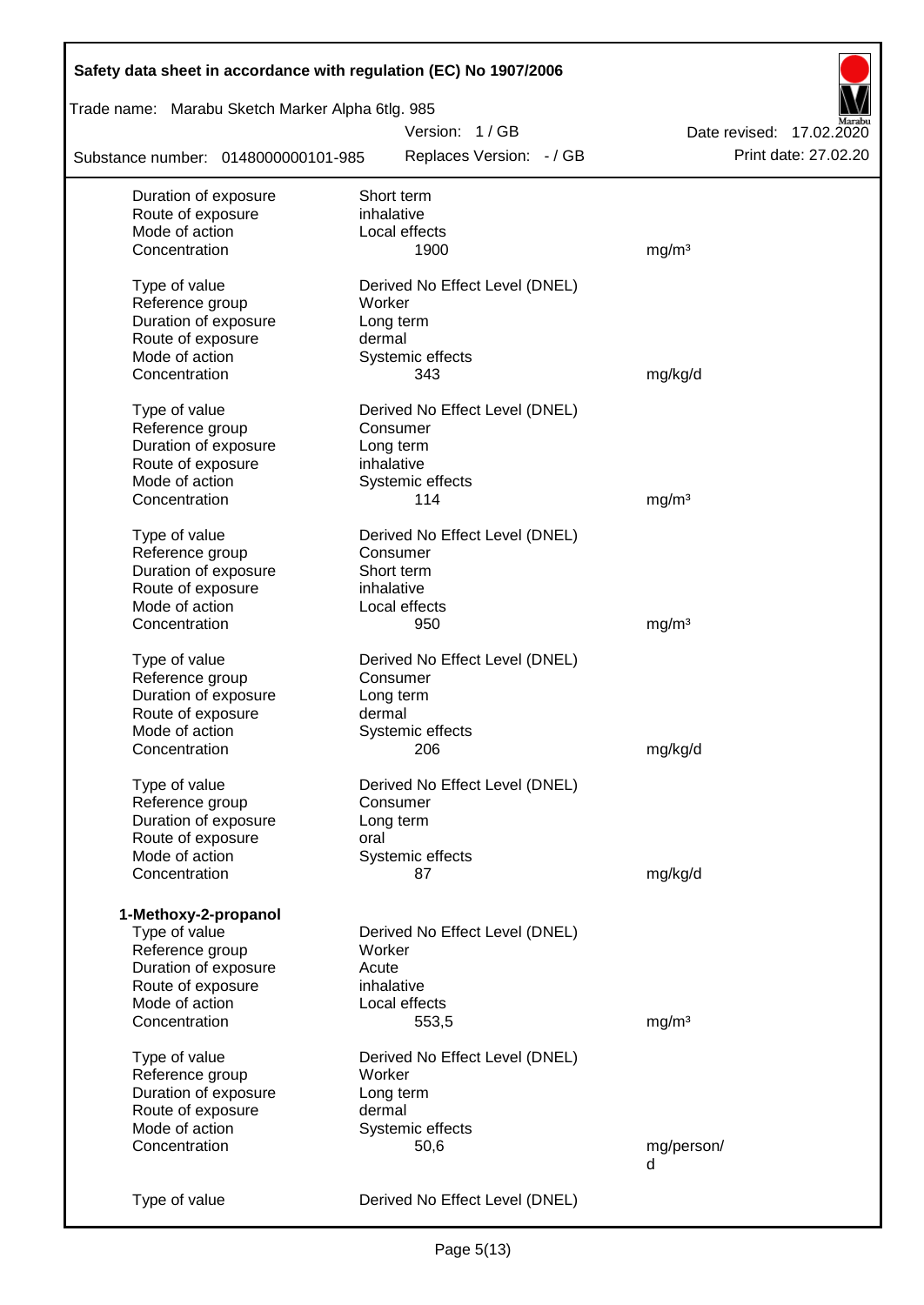| Safety data sheet in accordance with regulation (EC) No 1907/2006 |                                |                          |
|-------------------------------------------------------------------|--------------------------------|--------------------------|
| Trade name: Marabu Sketch Marker Alpha 6tlg. 985                  |                                |                          |
|                                                                   | Version: 1/GB                  | Date revised: 17,02,2020 |
| Substance number: 0148000000101-985                               | Replaces Version: - / GB       | Print date: 27,02.20     |
| Reference group                                                   | Worker                         |                          |
| Duration of exposure                                              | Long term                      |                          |
| Route of exposure                                                 | inhalative                     |                          |
| Mode of action                                                    | Systemic effects               |                          |
| Concentration                                                     | 369                            | mg/m <sup>3</sup>        |
| Type of value                                                     | Derived No Effect Level (DNEL) |                          |
| Reference group                                                   | <b>General Population</b>      |                          |
| Duration of exposure                                              | Long term                      |                          |
| Route of exposure                                                 | dermal                         |                          |
| Mode of action                                                    | Systemic effects               |                          |
| Concentration                                                     | 18,1                           | mg/kg                    |
| Type of value                                                     | Derived No Effect Level (DNEL) |                          |
| Reference group                                                   | <b>General Population</b>      |                          |
| Duration of exposure                                              | Long term                      |                          |
| Route of exposure                                                 | inhalative                     |                          |
| Mode of action                                                    | Systemic effects               |                          |
| Concentration                                                     | 43,9                           | mg/m <sup>3</sup>        |
| Type of value                                                     | Derived No Effect Level (DNEL) |                          |
| Reference group                                                   | <b>General Population</b>      |                          |
| Duration of exposure                                              | Long term                      |                          |
| Route of exposure                                                 | oral                           |                          |
| Mode of action                                                    | Systemic effects               |                          |
| Concentration                                                     | 3,3                            | mg/kg/d                  |
|                                                                   |                                |                          |
| <b>Predicted No Effect Concentration (PNEC)</b>                   |                                |                          |
| <b>Ethanol</b>                                                    |                                |                          |
| Type of value                                                     | <b>PNEC</b>                    |                          |
| Type                                                              | Freshwater                     |                          |
| Concentration                                                     | 0,96                           | mg/l                     |
| Type of value                                                     | <b>PNEC</b>                    |                          |
| <b>Type</b>                                                       | Saltwater                      |                          |
| Concentration                                                     | 0,79                           | mg/l                     |
| Type of value                                                     | <b>PNEC</b>                    |                          |
| <b>Type</b>                                                       | Water (intermittent release)   |                          |
| Concentration                                                     | 2,75                           | mg/l                     |
| Type of value                                                     | <b>PNEC</b>                    |                          |
| <b>Type</b>                                                       | Sewage treatment plant (STP)   |                          |
| Concentration                                                     | 580                            | mg/l                     |
|                                                                   |                                |                          |
| Type of value                                                     | <b>PNEC</b>                    |                          |
| <b>Type</b>                                                       | Freshwater sediment            |                          |
| Concentration                                                     | 3,6                            | mg/kg                    |
| Type of value                                                     | <b>PNEC</b>                    |                          |
| <b>Type</b>                                                       | Marine sediment                |                          |
| Concentration                                                     | 2,9                            | mg/kg                    |
|                                                                   |                                |                          |
| Type of value                                                     | <b>PNEC</b>                    |                          |
| <b>Type</b>                                                       | Soil                           |                          |
| Concentration                                                     | 0,63                           | mg/kg                    |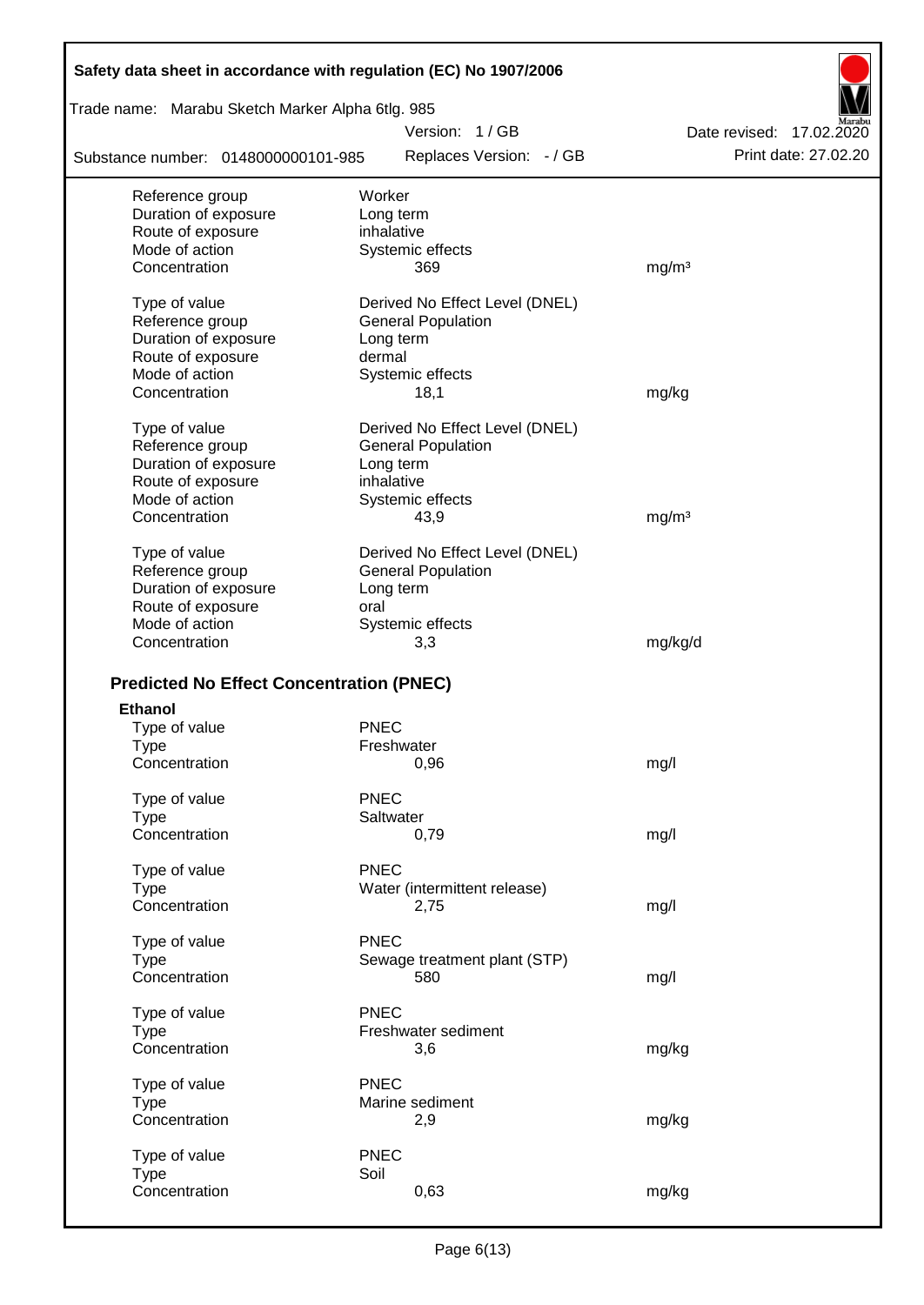|                      | Safety data sheet in accordance with regulation (EC) No 1907/2006 |                              |                          |
|----------------------|-------------------------------------------------------------------|------------------------------|--------------------------|
|                      | Trade name: Marabu Sketch Marker Alpha 6tlg. 985                  |                              |                          |
|                      |                                                                   | Version: 1/GB                | Date revised: 17.02.2020 |
|                      | Substance number: 0148000000101-985                               | Replaces Version: - / GB     | Print date: 27.02.20     |
| 1-Methoxy-2-propanol |                                                                   |                              |                          |
| Type of value        | <b>PNEC</b>                                                       |                              |                          |
| <b>Type</b>          |                                                                   | Freshwater                   |                          |
| Concentration        |                                                                   | 10                           | mg/l                     |
| Type of value        | <b>PNEC</b>                                                       |                              |                          |
| <b>Type</b>          | Water                                                             |                              |                          |
| Concentration        |                                                                   | 41,6                         | mg/kg                    |
| Type of value        | <b>PNEC</b>                                                       |                              |                          |
| <b>Type</b>          | Sediment                                                          |                              |                          |
| Concentration        |                                                                   | 41,6                         | mg/kg                    |
| Type of value        | <b>PNEC</b>                                                       |                              |                          |
| <b>Type</b>          |                                                                   | Marine sediment              |                          |
| Concentration        |                                                                   | 4,17                         | mg/kg                    |
| Type of value        | <b>PNEC</b>                                                       |                              |                          |
| <b>Type</b>          | Soil                                                              |                              |                          |
| Concentration        |                                                                   | 2,47                         | mg/kg                    |
| Type of value        | <b>PNEC</b>                                                       |                              |                          |
| <b>Type</b>          |                                                                   | Sewage treatment plant (STP) |                          |
| Concentration        |                                                                   | 100                          | mg/l                     |
|                      |                                                                   |                              |                          |

# **8.2. Exposure controls**

#### **Exposure controls**

Provide adequate ventilation. Where reasonably practicable this should be achieved by the use of local exhaust ventilation and good general extraction. If these are not sufficient to maintain concentrations of particulates and solvent vapour below the OEL, suitable respiratory protection must be worn.

#### **Respiratory protection**

If workers are exposed to concentrations above the exposure limit they must use appropriate, certified respirators. Full mask, filter A

#### **Hand protection**

There is no one glove material or combination of materials that will give unlimited resistance to any individual or combination of chemicals.

For prolonged or repeated handling nitrile rubber gloves with textile undergloves are required.

| Material thickness | 0.5 | mm  |
|--------------------|-----|-----|
| Breakthrough time  | 30  | min |

The breakthrough time must be greater than the end use time of the product.

The instructions and information provided by the glove manufacturer on use, storage, maintenance and replacement must be followed.

Gloves should be replaced regularly and if there is any sign of damage to the glove material.

Always ensure that gloves are free from defects and that they are stored and used correctly.

The performance or effectiveness of the glove may be reduced by physical/ chemical damage and poor maintenance.

Barrier creams may help to protect the exposed areas of the skin, they should however not be applied once exposure has occurred.

# **Eye protection**

Use safety eyewear designed to protect against splash of liquids.

# **Body protection**

Cotton or cotton/synthetic overalls or coveralls are normally suitable.

# **SECTION 9: Physical and chemical properties**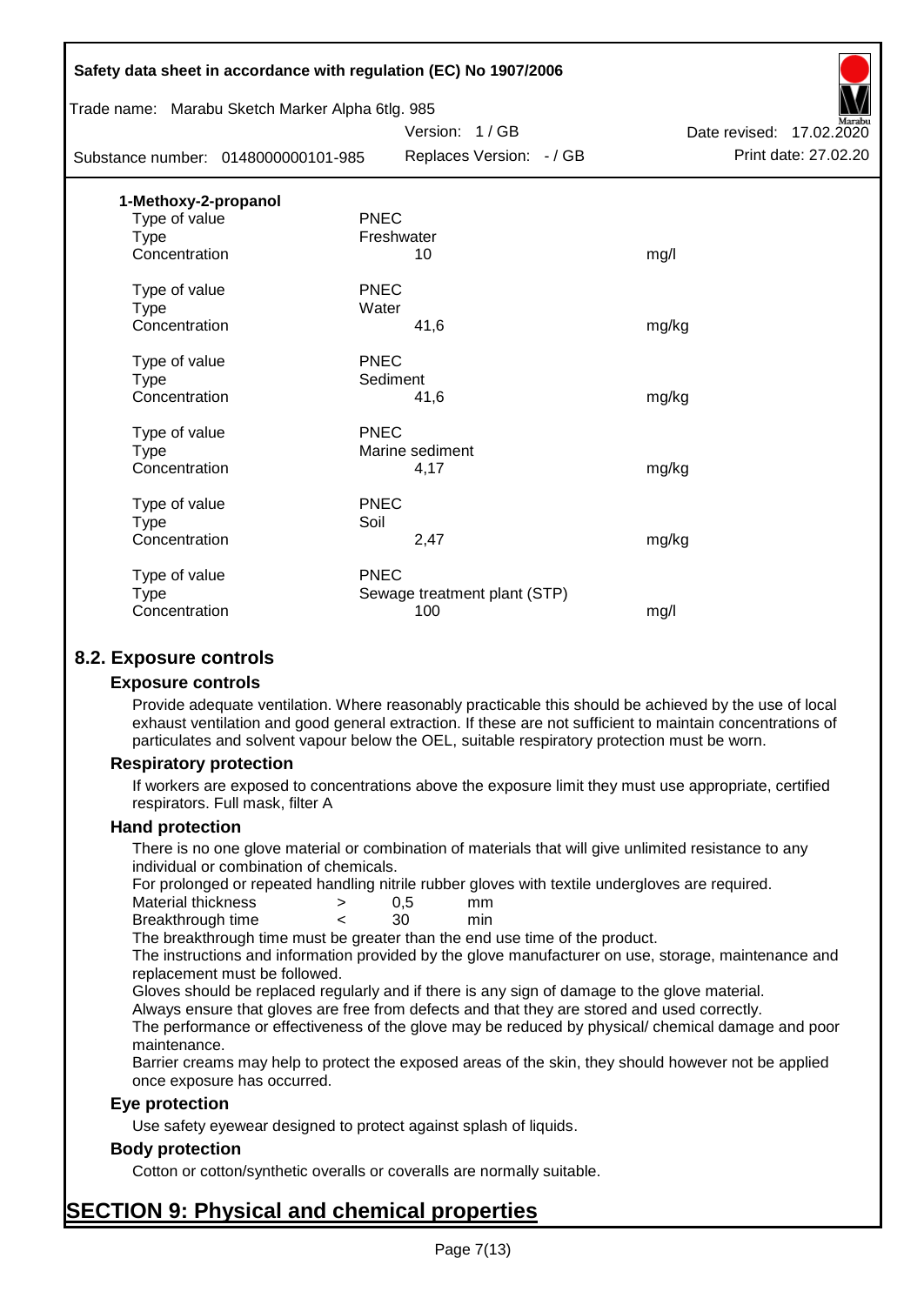| Safety data sheet in accordance with regulation (EC) No 1907/2006 |              |                        |                          |                 |                          |
|-------------------------------------------------------------------|--------------|------------------------|--------------------------|-----------------|--------------------------|
| Trade name: Marabu Sketch Marker Alpha 6tlg. 985                  |              |                        |                          |                 |                          |
|                                                                   |              | Version: 1 / GB        |                          |                 | Date revised: 17.02.2020 |
| Substance number: 0148000000101-985                               |              |                        | Replaces Version: - / GB |                 | Print date: 27.02.20     |
| 9.1. Information on basic physical and chemical properties        |              |                        |                          |                 |                          |
| Form                                                              | Liquid       |                        |                          |                 |                          |
| <b>Colour</b>                                                     | grey         |                        |                          |                 |                          |
| <b>Odour</b>                                                      | solvent-like |                        |                          |                 |                          |
| <b>Odour threshold</b>                                            |              |                        |                          |                 |                          |
| Remarks                                                           |              | No data available      |                          |                 |                          |
| pH value                                                          |              |                        |                          |                 |                          |
| Remarks                                                           |              | Not applicable         |                          |                 |                          |
| <b>Melting point</b>                                              |              |                        |                          |                 |                          |
| Remarks                                                           |              | not determined         |                          |                 |                          |
| <b>Freezing point</b>                                             |              |                        |                          |                 |                          |
| Remarks                                                           |              | not determined         |                          |                 |                          |
| Initial boiling point and boiling range                           |              |                        |                          |                 |                          |
| Value                                                             | appr.        | 78                     |                          | $^{\circ}C$     |                          |
| <b>Flash point</b>                                                |              |                        |                          |                 |                          |
| Value                                                             |              | 12                     |                          | $\rm ^{\circ}C$ |                          |
| Evaporation rate (ether $= 1$ ) :                                 |              |                        |                          |                 |                          |
| Remarks                                                           |              | not determined         |                          |                 |                          |
| Flammability (solid, gas)<br>Not applicable                       |              |                        |                          |                 |                          |
| Upper/lower flammability or explosive limits                      |              |                        |                          |                 |                          |
| Lower explosion limit                                             | appr.        | 1,5                    |                          | %(V)            |                          |
| Upper explosion limit<br>Source                                   | appr.        | 15<br>Literature value |                          | $%$ (V)         |                          |
| Vapour pressure                                                   |              |                        |                          |                 |                          |
| Value                                                             | appr. 59     |                        |                          | hPa             |                          |
| <b>Vapour density</b>                                             |              |                        |                          |                 |                          |
| Remarks                                                           |              | not determined         |                          |                 |                          |
| <b>Density</b>                                                    |              |                        |                          |                 |                          |
| Remarks                                                           |              | not determined         |                          |                 |                          |
| Solubility in water                                               |              |                        |                          |                 |                          |
| Remarks                                                           |              | partially miscible     |                          |                 |                          |
| <b>Partition coefficient: n-octanol/water</b>                     |              |                        |                          |                 |                          |
| Remarks                                                           |              | Not applicable         |                          |                 |                          |
| Ignition temperature                                              |              |                        |                          |                 |                          |
| Value                                                             | appr.        | 287                    |                          | $^{\circ}C$     |                          |
| Source                                                            |              | Literature value       |                          |                 |                          |
| <b>Efflux time</b>                                                |              |                        |                          |                 |                          |
| Value                                                             | $\,<\,$      | 12                     |                          | s               |                          |
| Temperature<br>Method                                             |              | 20<br>DIN 53211 4 mm   | $\rm ^{\circ}C$          |                 |                          |
| <b>Explosive properties</b>                                       |              |                        |                          |                 |                          |
| evaluation                                                        | no           |                        |                          |                 |                          |
| <b>Oxidising properties</b>                                       |              |                        |                          |                 |                          |
| evaluation                                                        |              | None known             |                          |                 |                          |
|                                                                   |              |                        |                          |                 |                          |
| 9.2. Other information                                            |              |                        |                          |                 |                          |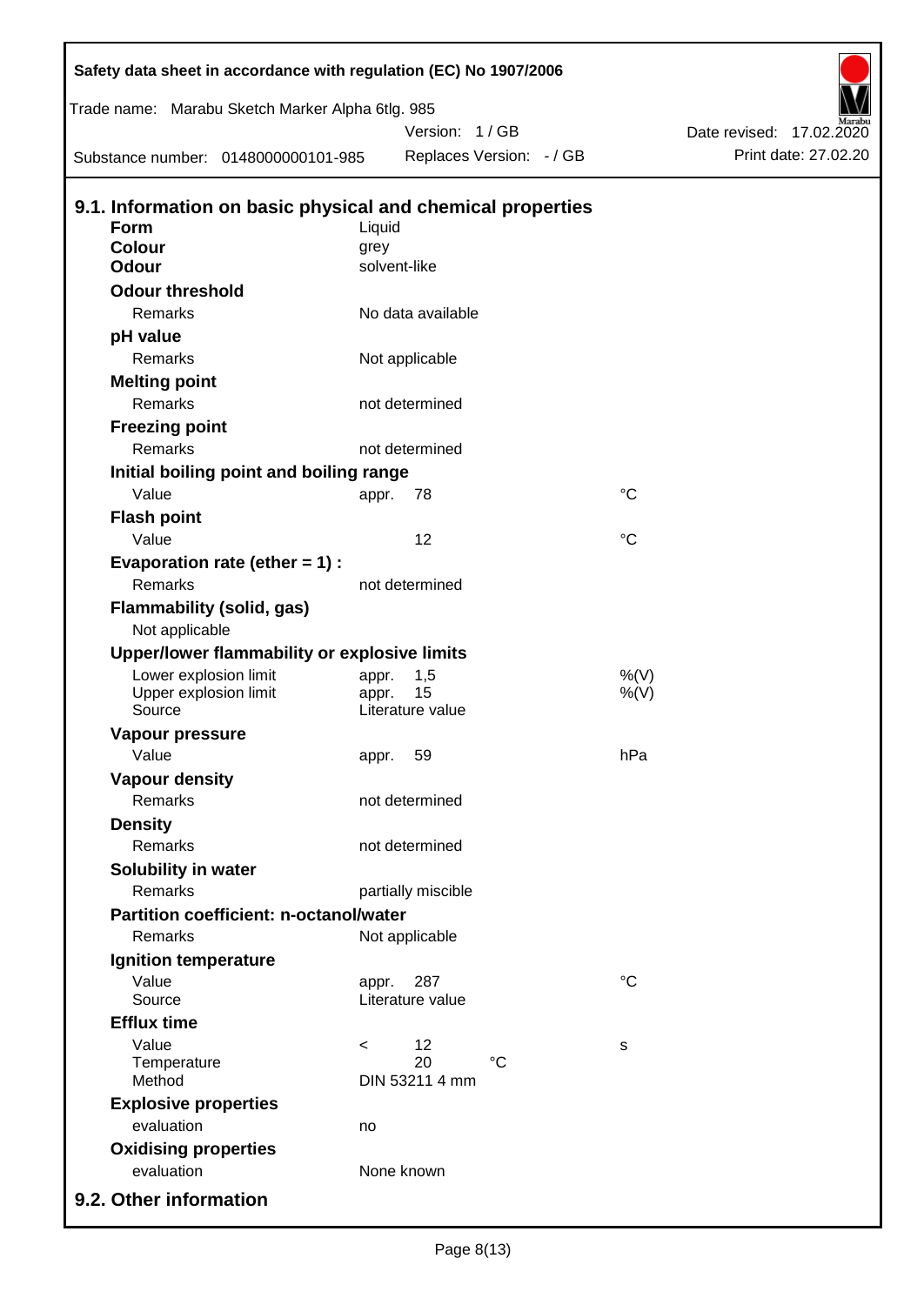| Safety data sheet in accordance with regulation (EC) No 1907/2006                                                                                                     |          |                                      |                                                                   |                                                                                                        |
|-----------------------------------------------------------------------------------------------------------------------------------------------------------------------|----------|--------------------------------------|-------------------------------------------------------------------|--------------------------------------------------------------------------------------------------------|
| Trade name: Marabu Sketch Marker Alpha 6tlg. 985                                                                                                                      |          |                                      |                                                                   |                                                                                                        |
|                                                                                                                                                                       |          | Version: 1/GB                        |                                                                   | Date revised: 17.02.2020                                                                               |
| Substance number: 0148000000101-985                                                                                                                                   |          | Replaces Version: - / GB             |                                                                   | Print date: 27.02.20                                                                                   |
| <b>Other information</b>                                                                                                                                              |          |                                      |                                                                   | The physical specifications are approximate values and refer to the used safety relevant component(s). |
| <b>SECTION 10: Stability and reactivity</b>                                                                                                                           |          |                                      |                                                                   |                                                                                                        |
| 10.1. Reactivity<br>No hazardous reactions when stored and handled according to prescribed instructions.                                                              |          |                                      |                                                                   |                                                                                                        |
| 10.2. Chemical stability<br>Stable under recommended storage and handling conditions (see section 7).                                                                 |          |                                      |                                                                   |                                                                                                        |
| 10.3. Possibility of hazardous reactions<br>Keep away from oxidising agents, strongly alkaline and strongly acid materials in order to avoid<br>exothermic reactions. |          |                                      |                                                                   |                                                                                                        |
| 10.4. Conditions to avoid<br>When exposed to high temperatures may produce hazardous decomposition products.                                                          |          |                                      |                                                                   |                                                                                                        |
| 10.5. Incompatible materials<br>No hazardous reactions when stored and handled according to prescribed instructions.                                                  |          |                                      |                                                                   |                                                                                                        |
| 10.6. Hazardous decomposition products<br>See chapter 5.2 (Firefighting measures - Special hazards arising from the substance or mixture).                            |          |                                      |                                                                   |                                                                                                        |
| <b>SECTION 11: Toxicological information</b>                                                                                                                          |          |                                      |                                                                   |                                                                                                        |
| 11.1. Information on toxicological effects                                                                                                                            |          |                                      |                                                                   |                                                                                                        |
| <b>Acute oral toxicity</b>                                                                                                                                            |          |                                      |                                                                   |                                                                                                        |
| Remarks                                                                                                                                                               |          |                                      | Based on available data, the classification criteria are not met. |                                                                                                        |
| <b>Acute oral toxicity (Components)</b>                                                                                                                               |          |                                      |                                                                   |                                                                                                        |
| 1-Methoxy-2-propanol                                                                                                                                                  |          |                                      |                                                                   |                                                                                                        |
| <b>Species</b><br>LD50                                                                                                                                                | rat      | 5200                                 | mg/kg                                                             |                                                                                                        |
| <b>Acute dermal toxicity</b>                                                                                                                                          |          |                                      |                                                                   |                                                                                                        |
| Remarks                                                                                                                                                               |          |                                      | Based on available data, the classification criteria are not met. |                                                                                                        |
| <b>Acute dermal toxicity (Components)</b>                                                                                                                             |          |                                      |                                                                   |                                                                                                        |
| 1-Methoxy-2-propanol<br>Species<br>LD50                                                                                                                               | rabbit   | 14000                                | mg/kg                                                             |                                                                                                        |
| <b>Acute inhalational toxicity</b>                                                                                                                                    |          |                                      |                                                                   |                                                                                                        |
| Remarks                                                                                                                                                               |          |                                      | Based on available data, the classification criteria are not met. |                                                                                                        |
| <b>Skin corrosion/irritation</b>                                                                                                                                      |          |                                      |                                                                   |                                                                                                        |
| Remarks                                                                                                                                                               |          |                                      | Based on available data, the classification criteria are not met. |                                                                                                        |
| Serious eye damage/irritation                                                                                                                                         |          |                                      |                                                                   |                                                                                                        |
| evaluation<br>Remarks                                                                                                                                                 | irritant | The classification criteria are met. |                                                                   |                                                                                                        |
| <b>Sensitization</b>                                                                                                                                                  |          |                                      |                                                                   |                                                                                                        |
| <b>Remarks</b>                                                                                                                                                        |          |                                      | Based on available data, the classification criteria are not met. |                                                                                                        |
| <b>Mutagenicity</b>                                                                                                                                                   |          |                                      |                                                                   |                                                                                                        |
| Remarks                                                                                                                                                               |          |                                      | Based on available data, the classification criteria are not met. |                                                                                                        |
| <b>Reproductive toxicity</b><br>Remarks                                                                                                                               |          |                                      | Based on available data, the classification criteria are not met. |                                                                                                        |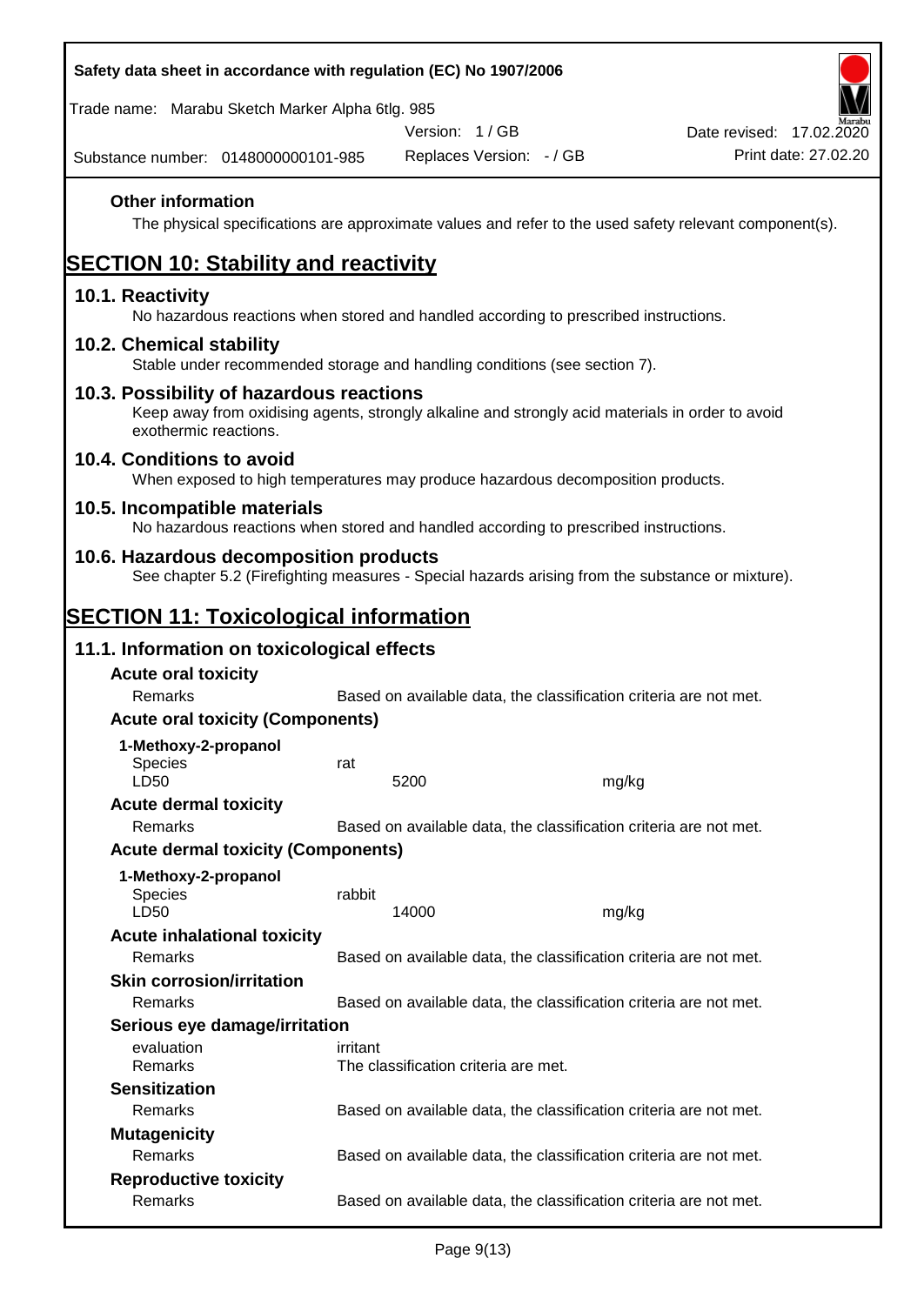#### **Safety data sheet in accordance with regulation (EC) No 1907/2006**

Trade name: Marabu Sketch Marker Alpha 6tlg. 985

Version: 1 / GB

Replaces Version: - / GB Print date: 27.02.20 Date revised: 17.02.2020

Substance number: 0148000000101-985

| Carcinogenicity                              |                                                                                                                                                                                                                                                                                                                                                                                                                                                                                                                                                                                                                                                                                                                                                                                                                                                                                                                                                 |
|----------------------------------------------|-------------------------------------------------------------------------------------------------------------------------------------------------------------------------------------------------------------------------------------------------------------------------------------------------------------------------------------------------------------------------------------------------------------------------------------------------------------------------------------------------------------------------------------------------------------------------------------------------------------------------------------------------------------------------------------------------------------------------------------------------------------------------------------------------------------------------------------------------------------------------------------------------------------------------------------------------|
| <b>Remarks</b>                               | Based on available data, the classification criteria are not met.                                                                                                                                                                                                                                                                                                                                                                                                                                                                                                                                                                                                                                                                                                                                                                                                                                                                               |
| <b>Specific Target Organ Toxicity (STOT)</b> |                                                                                                                                                                                                                                                                                                                                                                                                                                                                                                                                                                                                                                                                                                                                                                                                                                                                                                                                                 |
| Single exposure<br><b>Remarks</b>            | Based on available data, the classification criteria are not met.                                                                                                                                                                                                                                                                                                                                                                                                                                                                                                                                                                                                                                                                                                                                                                                                                                                                               |
| <b>Repeated exposure</b><br><b>Remarks</b>   | Based on available data, the classification criteria are not met.                                                                                                                                                                                                                                                                                                                                                                                                                                                                                                                                                                                                                                                                                                                                                                                                                                                                               |
| <b>Aspiration hazard</b>                     |                                                                                                                                                                                                                                                                                                                                                                                                                                                                                                                                                                                                                                                                                                                                                                                                                                                                                                                                                 |
|                                              | Based on available data, the classification criteria are not met.                                                                                                                                                                                                                                                                                                                                                                                                                                                                                                                                                                                                                                                                                                                                                                                                                                                                               |
| <b>Experience in practice</b>                |                                                                                                                                                                                                                                                                                                                                                                                                                                                                                                                                                                                                                                                                                                                                                                                                                                                                                                                                                 |
|                                              | limit may result in adverse health effects such as mucous membrane and respiratory system irritation<br>and adverse effects on kidney, liver and central nervous system. Symptoms and signs include headache,<br>dizziness, fatigue, muscular weakness, drowsiness and in extreme cases, loss of consciousness.<br>Solvents may cause some of the above effects by absorption through the skin. Repeated or prolonged<br>contact with the mixture may cause removal of natural fat from the skin resulting in non-allergic contact<br>dermatitis and absorption through the skin. The liquid splashed in the eyes may cause irritation and<br>reversible damage. Ingestion may cause nausea, diarrhoea and vomiting. This takes into account, where<br>known, delayed and immediate effects and also chronic effects of components from short-term and<br>long-term exposure by oral, inhalation and dermal routes of exposure and eye contact. |
| <b>Other information</b>                     |                                                                                                                                                                                                                                                                                                                                                                                                                                                                                                                                                                                                                                                                                                                                                                                                                                                                                                                                                 |
|                                              | There are no data available on the mixture itself.<br>The mixture has been assessed following the additivity method of the CLP Regulation (EC) No<br>1272/2008 and classified for toxicological hazards accordingly.                                                                                                                                                                                                                                                                                                                                                                                                                                                                                                                                                                                                                                                                                                                            |
| <b>SECTION 12: Ecological information</b>    |                                                                                                                                                                                                                                                                                                                                                                                                                                                                                                                                                                                                                                                                                                                                                                                                                                                                                                                                                 |
| 12.1. Toxicity                               |                                                                                                                                                                                                                                                                                                                                                                                                                                                                                                                                                                                                                                                                                                                                                                                                                                                                                                                                                 |
| <b>General information</b>                   |                                                                                                                                                                                                                                                                                                                                                                                                                                                                                                                                                                                                                                                                                                                                                                                                                                                                                                                                                 |
|                                              | There are no data available on the mixture itself. Do not allow to enter drains or water courses. The                                                                                                                                                                                                                                                                                                                                                                                                                                                                                                                                                                                                                                                                                                                                                                                                                                           |

There are no data available on the mixture itself.Do not allow to enter drains or water courses.The mixture has been assessed following the summation method of the CLP Regulation (EC) No 1272/2008 and is not classified as dangerous for the environment.

# **Fish toxicity (Components)**

| 1-Methoxy-2-propanol                  |   |                              |   |      |
|---------------------------------------|---|------------------------------|---|------|
| <b>Species</b>                        |   | golden orfe (Leuciscus idus) |   |      |
| LC0                                   | ⋗ | 4600                         |   | mq/l |
| Duration of exposure                  |   | 96                           | h |      |
| <b>Daphnia toxicity (Components)</b>  |   |                              |   |      |
| 1-Methoxy-2-propanol                  |   |                              |   |      |
| <b>Species</b>                        |   | Daphnia magna                |   |      |
| EC50                                  |   | 23300                        |   | mq/1 |
| Duration of exposure                  |   | 48                           | h |      |
| <b>Algae toxicity (Components)</b>    |   |                              |   |      |
| 1-Methoxy-2-propanol                  |   |                              |   |      |
| <b>Species</b>                        |   | Desmodesmus                  |   |      |
| EC50                                  | > | 1000                         |   | mq/1 |
| Duration of exposure                  |   | 168                          | h |      |
| <b>Bacteria toxicity (Components)</b> |   |                              |   |      |
| 1-Methoxy-2-propanol                  |   |                              |   |      |
| Species                               |   | activated sludge             |   |      |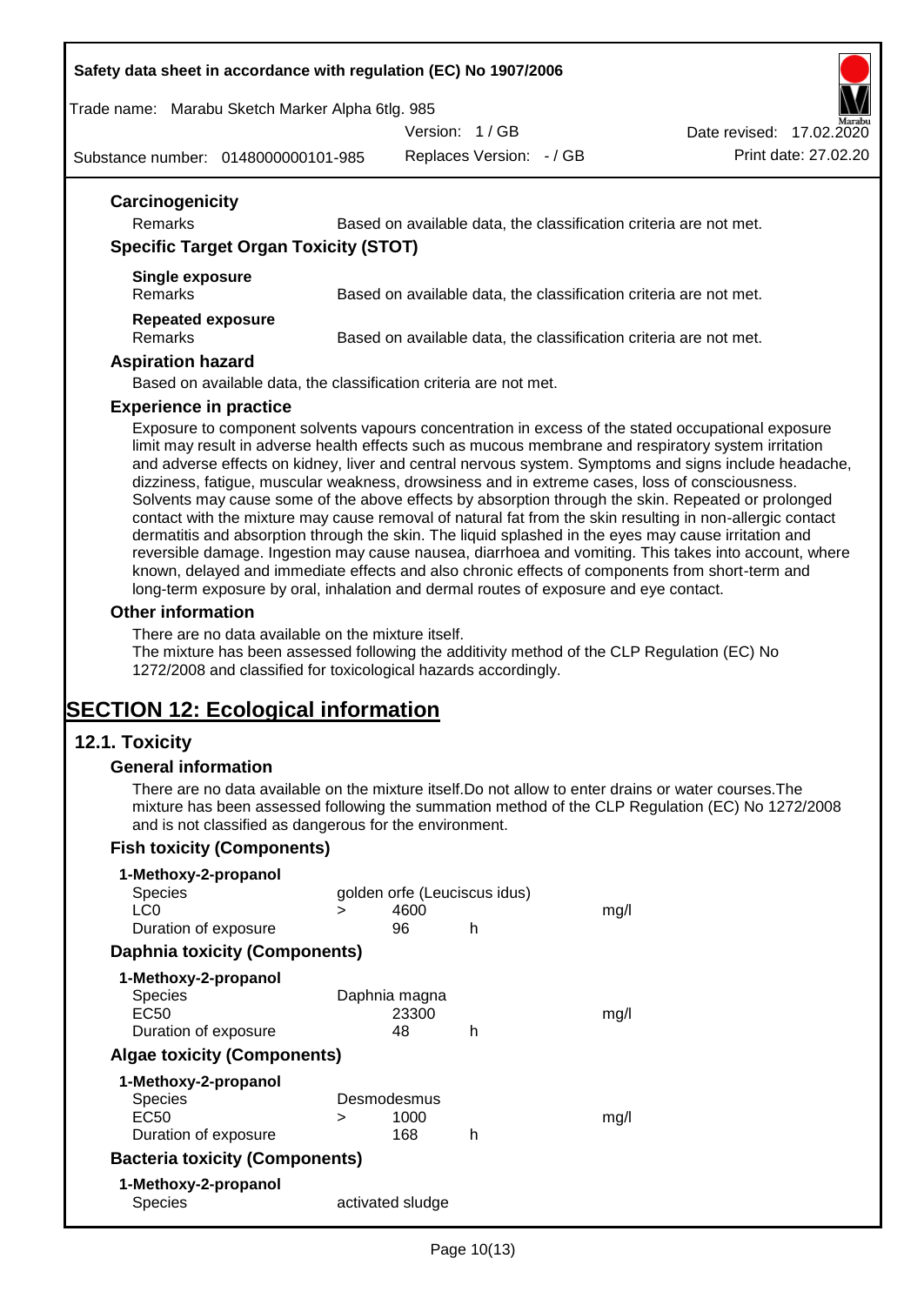| Safety data sheet in accordance with regulation (EC) No 1907/2006                                                                                                                                                                    |                                                                                                                                                                                                                                                                                                                                                                                                                                                                      |                   |                |                          |                                                         |                          |                      |
|--------------------------------------------------------------------------------------------------------------------------------------------------------------------------------------------------------------------------------------|----------------------------------------------------------------------------------------------------------------------------------------------------------------------------------------------------------------------------------------------------------------------------------------------------------------------------------------------------------------------------------------------------------------------------------------------------------------------|-------------------|----------------|--------------------------|---------------------------------------------------------|--------------------------|----------------------|
| Trade name: Marabu Sketch Marker Alpha 6tlg. 985                                                                                                                                                                                     |                                                                                                                                                                                                                                                                                                                                                                                                                                                                      |                   | Version: 1/GB  |                          |                                                         | Date revised: 17.02.2020 |                      |
| Substance number: 0148000000101-985                                                                                                                                                                                                  |                                                                                                                                                                                                                                                                                                                                                                                                                                                                      |                   |                | Replaces Version: - / GB |                                                         |                          | Print date: 27,02.20 |
| <b>EC50</b>                                                                                                                                                                                                                          |                                                                                                                                                                                                                                                                                                                                                                                                                                                                      | $\, > \,$         | 1000           |                          | mg/l                                                    |                          |                      |
| 12.2. Persistence and degradability<br><b>General information</b><br>No data available<br>1-Methoxy-2-propanol<br>Value<br>Duration of test<br>evaluation<br>Method<br>12.3. Bioaccumulative potential<br><b>General information</b> | <b>Biodegradability (Components)</b>                                                                                                                                                                                                                                                                                                                                                                                                                                 | <b>OECD 301 F</b> | 90<br>28       | d                        | %<br>Readily biodegradable (according to OECD criteria) |                          |                      |
| Remarks<br>12.4. Mobility in soil                                                                                                                                                                                                    | There are no data available on the mixture itself.<br><b>Partition coefficient: n-octanol/water</b>                                                                                                                                                                                                                                                                                                                                                                  |                   | Not applicable |                          |                                                         |                          |                      |
| <b>General information</b>                                                                                                                                                                                                           | There are no data available on the mixture itself.                                                                                                                                                                                                                                                                                                                                                                                                                   |                   |                |                          |                                                         |                          |                      |
| 12.5. Results of PBT and vPvB assessment<br><b>General information</b><br>12.6. Other adverse effects<br><b>General information</b>                                                                                                  | There are no data available on the mixture itself.<br>There are no data available on the mixture itself.                                                                                                                                                                                                                                                                                                                                                             |                   |                |                          |                                                         |                          |                      |
| <b>SECTION 13: Disposal considerations</b><br>13.1. Waste treatment methods                                                                                                                                                          |                                                                                                                                                                                                                                                                                                                                                                                                                                                                      |                   |                |                          |                                                         |                          |                      |
|                                                                                                                                                                                                                                      | Disposal recommendations for the product                                                                                                                                                                                                                                                                                                                                                                                                                             |                   |                |                          |                                                         |                          |                      |
| EWC waste code                                                                                                                                                                                                                       | Do not allow to enter drains or water courses.<br>Wastes and emptied containers should be classified in accordance with relevant national regulation.<br>The European Waste Catalogue classification of this product, when disposed of as waste is<br>If this product is mixed with other wastes, the original waste product code may no longer apply and the<br>appropriate code should be assigned.<br>For further information contact your local waste authority. | 08 03 12*         |                |                          | waste ink containing dangerous substances               |                          |                      |
|                                                                                                                                                                                                                                      | Disposal recommendations for packaging                                                                                                                                                                                                                                                                                                                                                                                                                               |                   |                |                          |                                                         |                          |                      |
|                                                                                                                                                                                                                                      | Using information provided in this safety data sheet, advice should be obtained from the relevant waste<br>authority on the classification of empty containers.<br>Empty containers must be scrapped or reconditioned.<br>Not emptied containers are hazardous waste (waste code number 150110).                                                                                                                                                                     |                   |                |                          |                                                         |                          |                      |
| <b>SECTION 14: Transport information</b>                                                                                                                                                                                             |                                                                                                                                                                                                                                                                                                                                                                                                                                                                      |                   |                |                          |                                                         |                          |                      |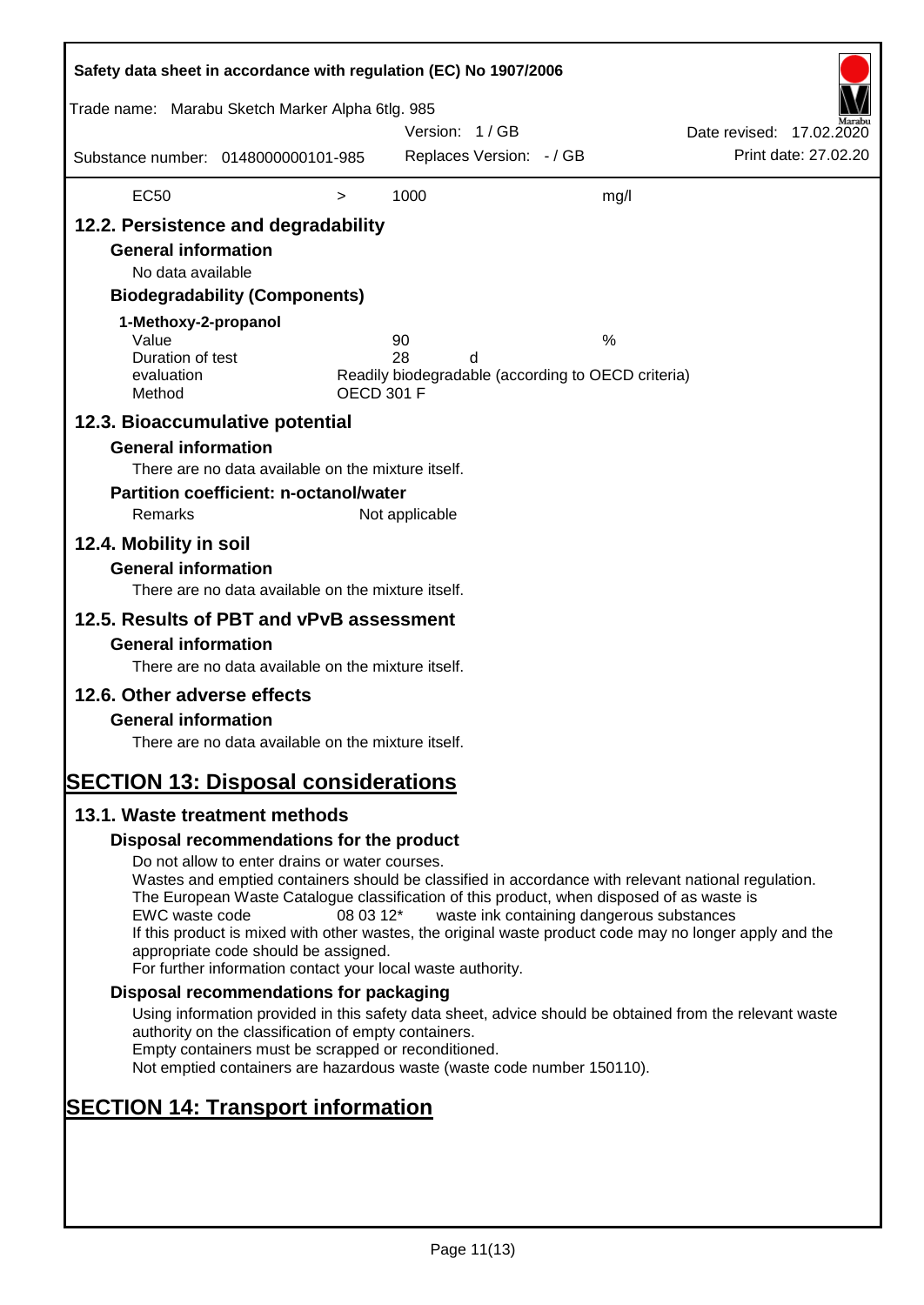| no                                        |  |
|-------------------------------------------|--|
| <b>SECTION 15: Regulatory information</b> |  |

# **15.1. Safety, health and environmental regulations/legislation specific for the substance or mixture**

Ensure that persons transporting the product know what to do in the event of an accident or spillage.

# **VOC**

VOC (EU) 90 %

**Other information**

**Other information**

no

The product does not contain substances of very high concern (SVHC).

Always transport in closed containers that are upright and secure.

**14.7. Transport in bulk according to Annex II of Marpol and the IBC Code**

# **15.2. Chemical safety assessment**

**Information for all modes of transport 14.6. Special precautions for user** Transport within the user's premises:

For this preparation a chemical safety assessment has not been carried out.

# **SECTION 16: Other information**

**Hazard statements listed in Chapter 3**

| Safety data sheet in accordance with regulation (EC) No 1907/2006 |  |
|-------------------------------------------------------------------|--|
|-------------------------------------------------------------------|--|

| Trade name: Marabu Sketch Marker Alpha 6tlg. 985 |
|--------------------------------------------------|
|--------------------------------------------------|

Substance number: 0148000000101-985

|                                     | <b>Land transport ADR/RID</b> | <b>Marine transport</b><br><b>IMDG/GGVSee</b> | Air transport<br><b>ICAO/IATA</b> |
|-------------------------------------|-------------------------------|-----------------------------------------------|-----------------------------------|
| Tunnel restriction code             | D/E                           |                                               |                                   |
| 14.1. UN number                     | 1263                          | 1263                                          | 1263                              |
| 14.2. UN proper shipping name       | <b>PAINT</b>                  | <b>PAINT</b>                                  | <b>PAINT</b>                      |
| 14.3. Transport hazard<br>class(es) | $\mathbf{3}$                  | 3                                             | 3                                 |
| Label                               |                               |                                               |                                   |
| 14.4. Packing group                 | $\mathbf{II}$                 | Ш                                             | $\mathbf{H}$                      |
| Special provision                   | 640D                          |                                               |                                   |
| <b>Limited Quantity</b>             | 51                            |                                               |                                   |
| Transport category                  | 3                             |                                               |                                   |
| 14.5. Environmental hazards         |                               | no                                            |                                   |

Version: 1 / GB

Replaces Version: - / GB Print date: 27.02.20 Date revised: 17.02.2020